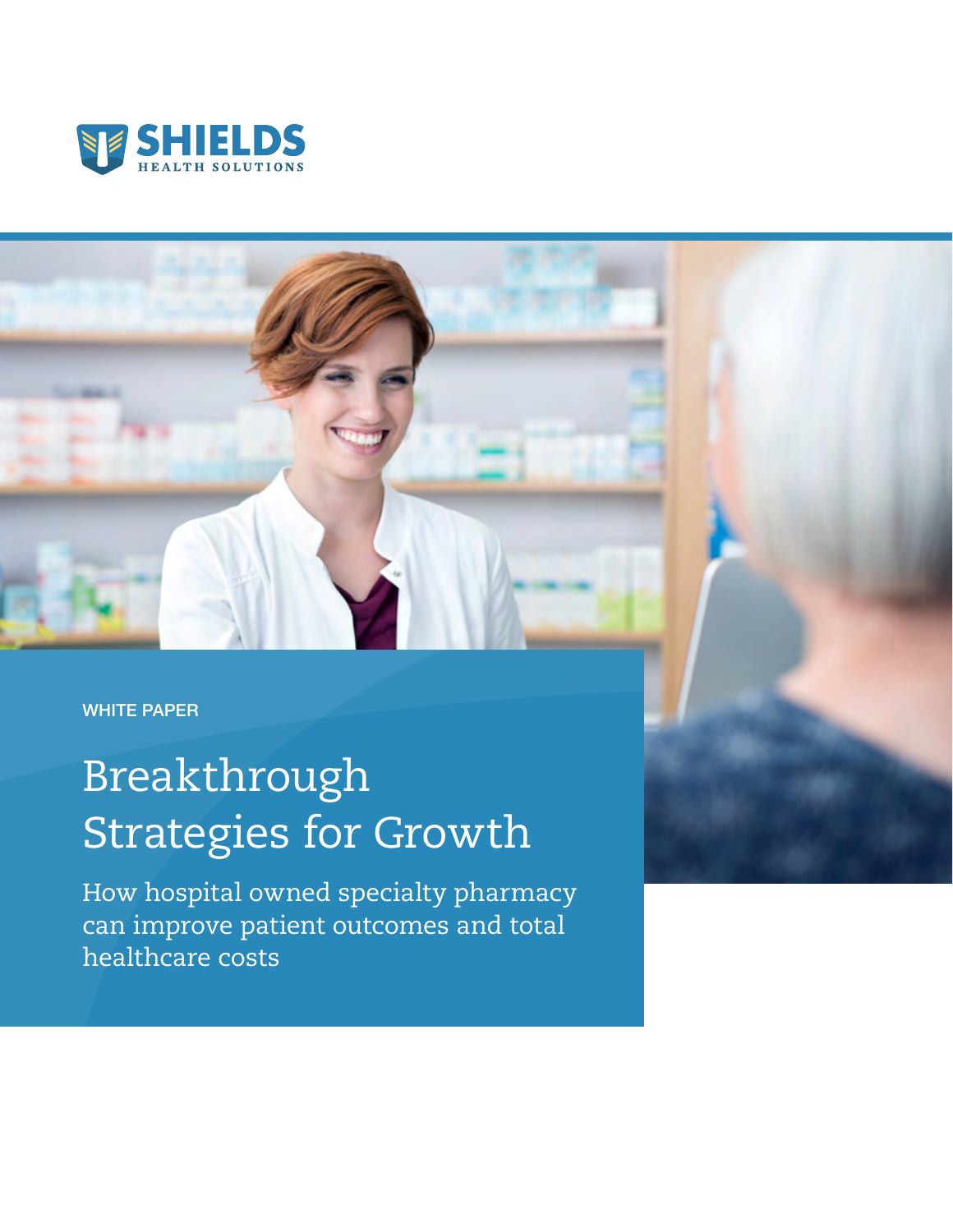Over the past decade most health systems have entered into the specialty pharmacy (SP) business — with good reason. SP provides a rare opportunity for provider organizations to advance the Triple  $\mathop{\rm Aim^1}$  of improving health outcomes, improving patient experience, and reducing health care costs. Importantly it also creates a new revenue stream while simultaneously paving the way for population health management.

This white paper describes emerging approaches that enable health systems to break through common barriers to SP growth. Health systems that apply these tactics are able to grow SP revenues while continuing to improve patient care, reduce prescriber workload, and reduce total cost of care.

**A recent study quantified this impact, finding that an integrated, hospital owned specialty pharmacy approach led to a 13% reduction in total health care costs for enrolled patients.**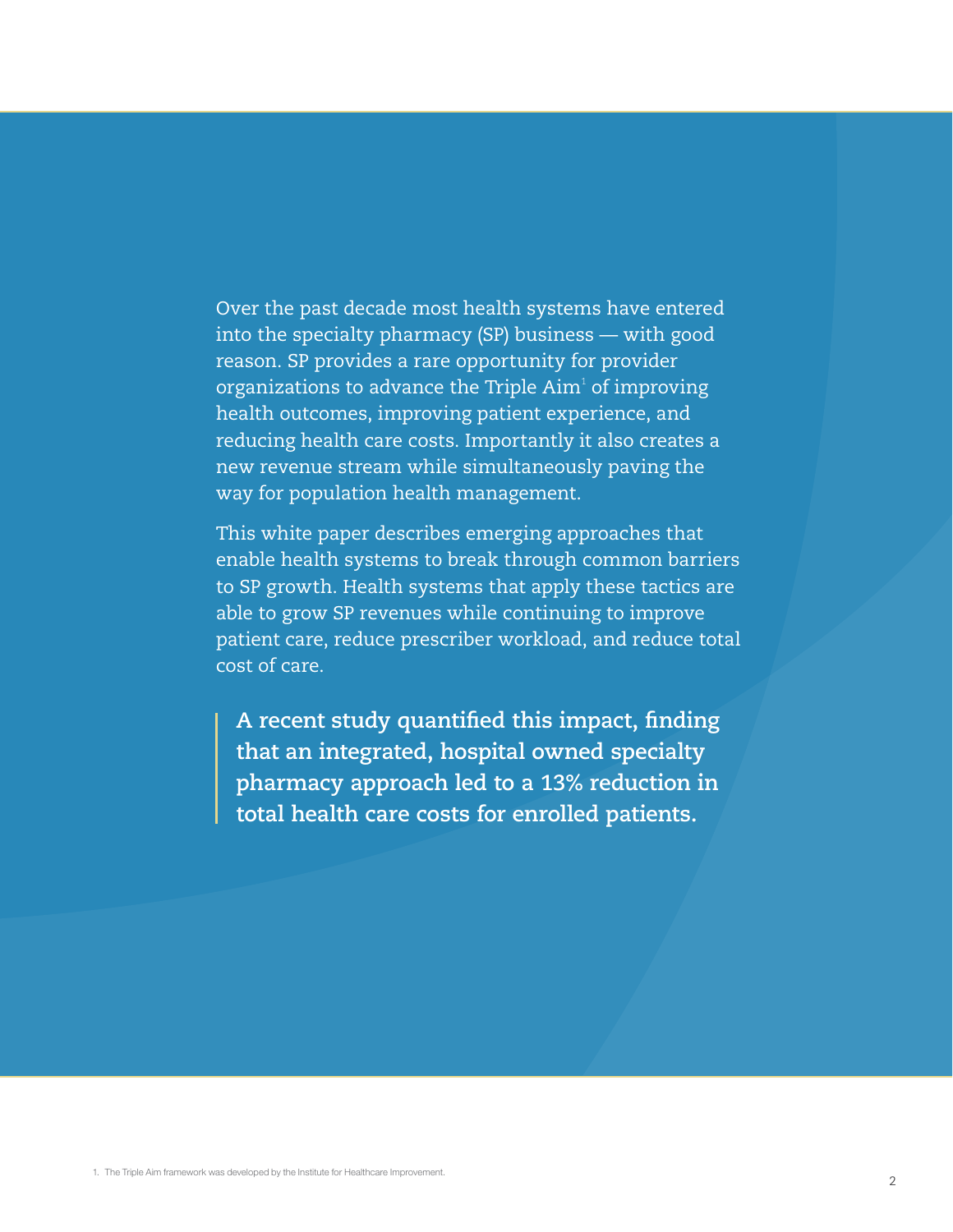# Why specialty pharmacy growth stalls

The SP business is undeniably complex, requiring leaders with both clinical and business expertise. So it's no surprise that there are myriad opportunities for things to go wrong. However, the three largest obstacles to health system-owned SP growth are consistent across markets and organizational types.

## OBSTACLE #1

## **Access to payer networks**

Most health systems start their SP business by focusing on Medicare and Medicaid fee-for-service patients who are eligible to fill their prescriptions with Any Willing Provider. Some expand their business by making their SP in-network for health system employees and beneficiaries. In addition, some are able to gain access to smaller payers' networks. Very few have been able to gain a foothold with national payers.

Access to payer networks, specifically limited pharmacy networks, are the largest obstacle to health system SP growth, and as payers look for new opportunities to control pharmaceutical spending, they are becoming more common. According to the Pharmacy Benefit Management Institute, 61% of commercial health plans had limited pharmacy networks in 2018.

Some of the most advanced health system-owned SPs have gained access to networks by earning multiple accreditations and reporting their performance on measures related to cost and outcomes, for example rates of medication adherence. But these data aren't always enough. Payers want evidence that SPs can help them reduce total health care costs, but individual health system SPs don't usually serve a large enough patient population to consistently demonstrate meaningful cost savings.

≈50%

of health systems' SP opportunity is accessible only by **accessing payer networks**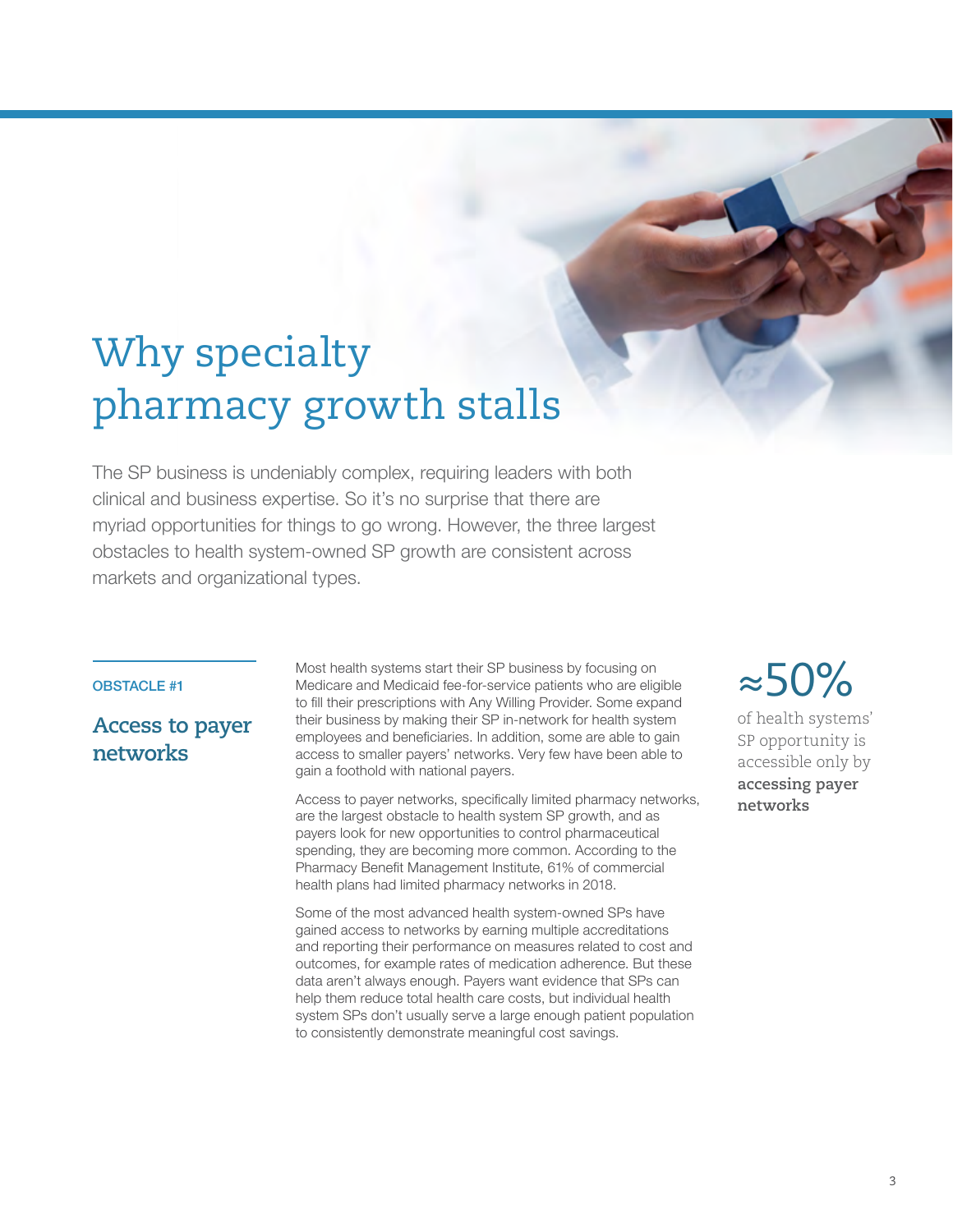## OBSTACLE #2

OBSTACLE #3

**Prescriber and patient engagement**

**Access to drug manufacturers' limited distribution networks** 

Another constraint on health system SP growth is the ability to source certain specialty medications. In some instances, drug manufacturers will designate medications for limited distribution, meaning that they will only allow a select set of pharmacies to dispense them. This approach enables the manufacturer to ensure that drugs are handled and dispensed appropriately and facilitates collection of data regarding the drug's efficacy and value.

To gain access to these drugs, SPs must not only meet the drug manufacturer's requirements, but also beat other pharmacies vying for position. The requirements vary, but often manufacturers are looking for SPs that have advanced data tracking and reporting capabilities and a significant share of patients. Without access to these limited distribution networks, health system providers may prescribe a large number of medications which they are unable to fill.

Prescribers and their staff are well positioned to educate patients about the benefits of continuity of care and integrated care teams. However, they are often uneasy with encouraging use of a healthsystem owned pharmacy.

To win over prescribers, SPs must demonstrate that they can help prescribers achieve clinical excellence for their patients. SPs that collaborate closely with clinics to enroll and educate patients and that proactively pursue financial assistance on patients' behalf can prove their value through improved time to therapy and strong medication adherence rates.

Beyond clinical outcomes, health system-owned SPs have an opportunity to gain prescriber loyalty by reducing the administrative burden on clinics. This is not just an issue of convenience, but rather it may impact the sustainability of the practice itself. Prescribers and their staff typically spend 20 hours per week helping patients obtain their medications. Physician leaders attribute time spent on these activities as a key driver of physician burnout. As the clinical workforce faces a growing mental health crisis, finding new ways to support these professionals and relieve them of unnecessary administrative tasks is of paramount importance.

# ≈25%

of health systems' SP opportunity is accessible only by **accessing limited distribution medications**

≈10%

of health systems' SP opportunity is immediately accessible through **elevating support for patients and providers**



**full opportunity** requires robust, data-driven provider engagement and

## 1. Numbers represent a typical health system with \$1B in net patient service revenue. Actual opportunity for an individual

health system will be influenced by the organization-specific factors such as payer mix and specialty disease states served.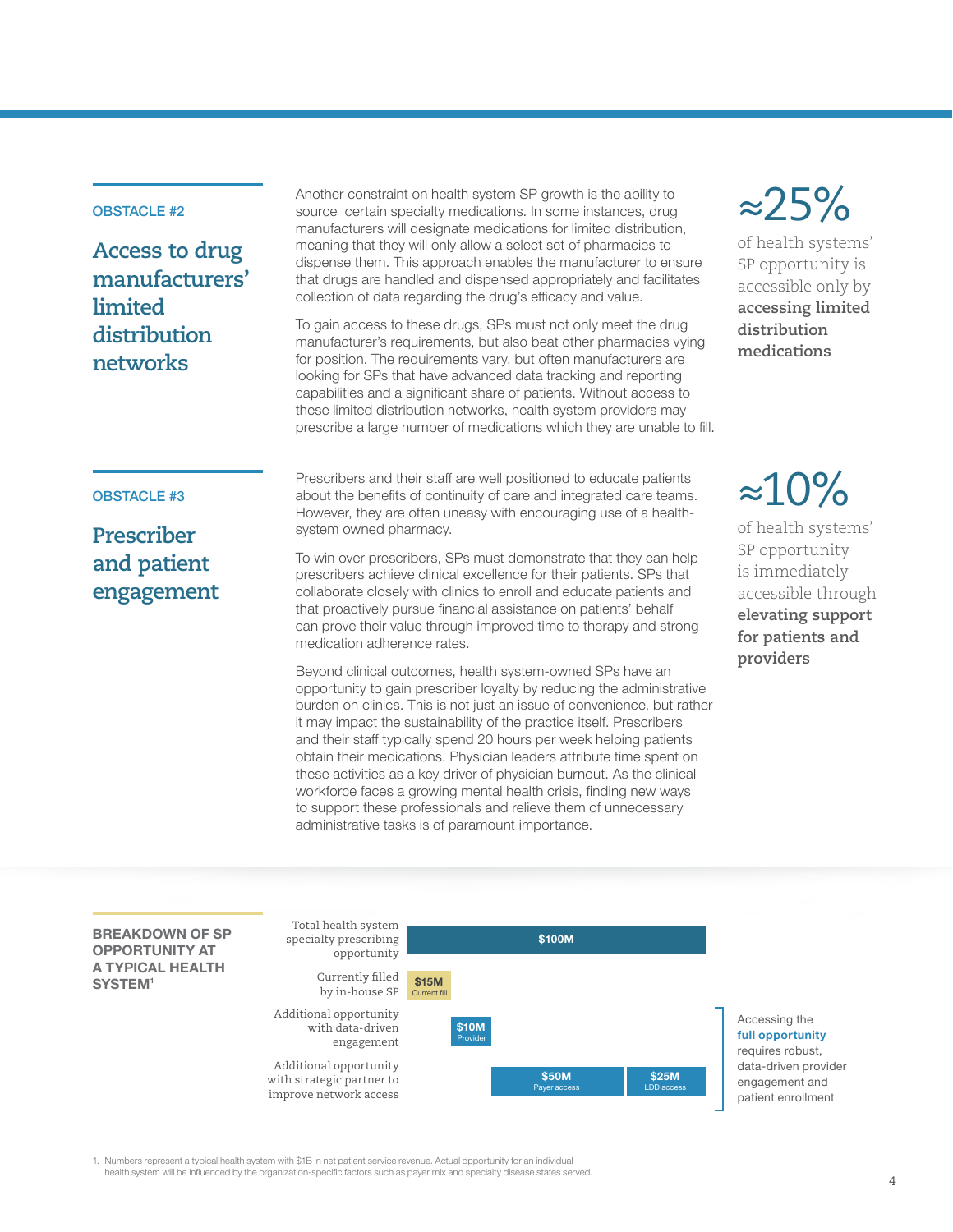# Tactics for breakthrough growth

Shields Health Solutions (SHS) has been working with health systems to achieve their unrealized potential in specialty pharmacy. To date, SHS has partnered with over 60 health systems in 43 states.<sup>1</sup> Its integrated specialty pharmacy model has delivered results at all of these organizations, including community and academic facilities, standalone hospitals, and multi-market systems.

SHS's success stems from having developed highly effective strategies for overcoming the obstacles described above. At the same time, they have achieved a Net Promoter Score (NPS) $^2$  of 84 from patients, a 92% medication adherence rate, and have reduced the administrative burden on prescribers and their staff.

**SHS HAS ACHIEVED<sup>3</sup>**

84 patient **NPS**

92% medication **adherence rates**



*"Integrated specialty pharmacy is one of the most critical drivers of improved quality and economic outcomes for patients and health systems. In partnership with Shields, we have developed a program that delivers market leading medication adherence, which is critical for a specialty hospital and transplant center such as Tampa General. In addition, our program is now a new source of growth for our organization, enabling Tampa General to invest in new initiatives for patient care."*

**JOHN COURIS CEO OF TAMPA GENERAL**

- 1. In January, 2021 SHS acquired Excelera to build the largest integrated health system specialty pharmacy network in the U.S.
- 2. Net promotor score (NPS) is a metric that helps businesses gauge the experience their customers have with their brand. Possible net promoter scores range from -100 to 100, with a higher score indicating better customer experience. Net Promoter, Net Promoter System, Net Promoter Score, NPS and the NPS-related emoticons are registered trademarks of Bain & Company, Inc., Fred Reichheld and Satmetrix Systems, Inc.
- 3. Results from SHS partners in 2020, not including Excelera Network members.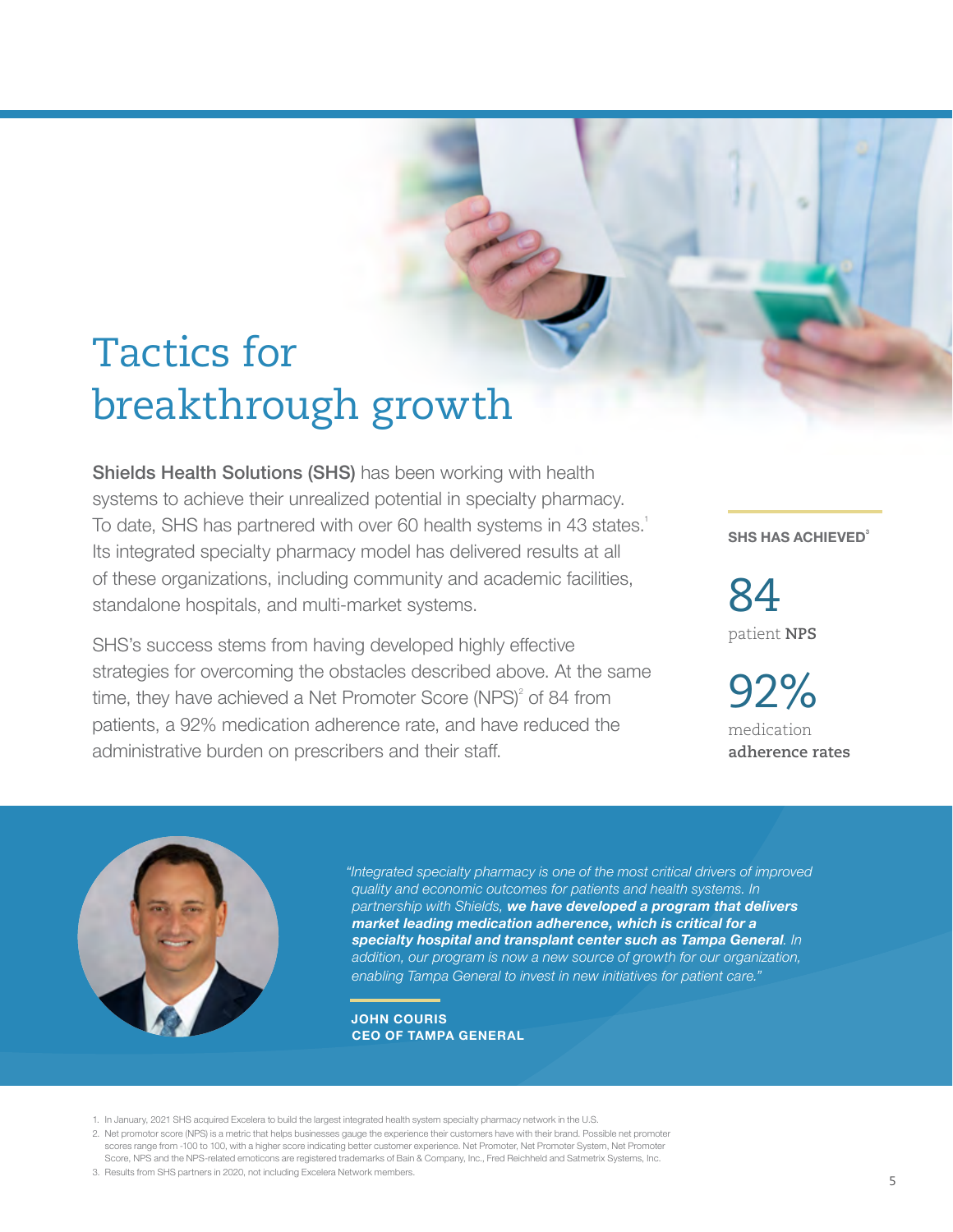## TACTIC #1

## **A compassionate patient care model**

At its heart, SHS's integrated SP is a kindness-focused care model. SHS's dedicated team of patient liaisons and clinical pharmacists work with patients throughout their care journey to ensure they have timely access to their medications, the knowledge they need to handle and administer their medications safely, and support to address symptoms and side effects.

The SHS model is structured enough to provide consistently high-quality care and flexible enough to treat each patient as an individual. The team uses a risk-assessment tool that helps them determine the right level of support to provide each patient and proprietary software to ensure no patient falls through the cracks. Importantly, all patients receive this same high level of service, regardless of whether they fill their medication with a SHS-affiliated pharmacy. SHS uses technology to blend in-clinic and centralized support, which allows partnering health systems to broaden their reach to all eligible patients.

## SHS

uses technology to blend in-clinic and centralized support, which allows partnering health systems to **broaden their reach to all eligible patients**

#### **SHS CLINICAL PHARMACY MODEL**

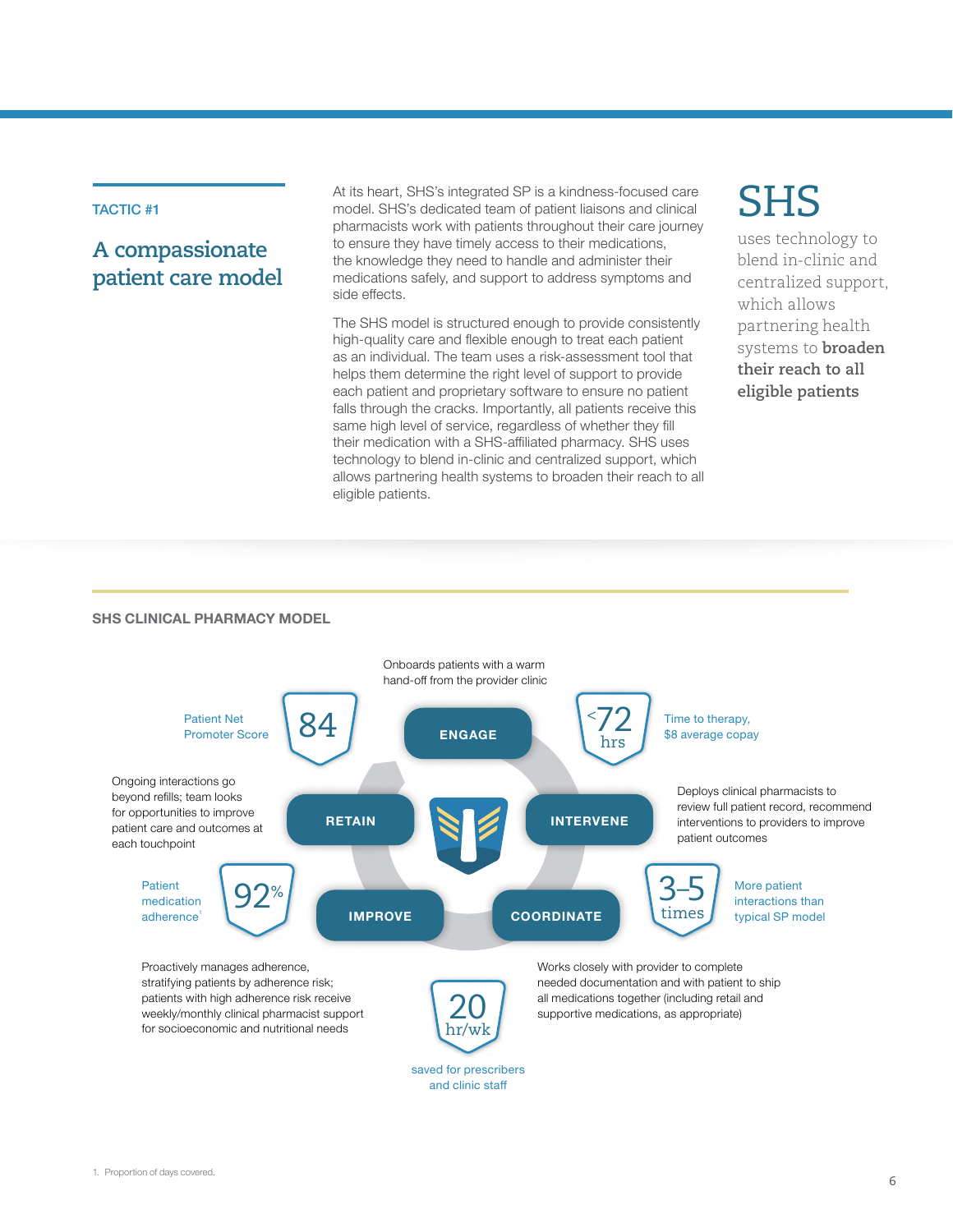## TACTIC #2

## **Demonstrated clinical and economic value**

Beyond their individualized care for patients, Shields-affiliated SPs have demonstrated their value to stakeholders by documenting their clinical outcomes and ability to lower total costs of care.

The typical, stand-alone health system SP has access to the operational and clinical data needed to demonstrate patient experience and outcomes. However, demonstrating impact on total cost of care requires access to comprehensive claims data, which is out of reach for a health system in isolation.

SHS recently leveraged its scale by partnering with Optum Advisory Services to conduct an analysis of claims data. When comparing risk-adjusted data sets, they found a 13% reduction in total health care costs for patients in the SHS model compared to a national cohort.

Shields has found that elevating the right type of evidence to plan sponsors, prescribers, and drug manufacturers removes barriers to network access and aligns the health systemowned specialty pharmacy for breakthrough growth.

## 13% **reduction in total health care costs**  for patients in

the SHS model compared to a national cohort

**STUDY SUMMARY**

## **Analysis shows that integrated specialty pharmacy model is associated with lower total cost of care <sup>1</sup>**

### **HYPOTHESIS**

SHS's integrated specialty pharmacy model reduces total health care costs measured on a per member per month (PMPM) basis.

#### **METHODOLOGY**

Optum proprietary de-identified Normative Health Information claims database was used to identify patients enrolled in Medicare Advantage and pharmacy insurance coverage in 2018 and 2019. To be included in the data set, patients had to fill at least one self-administered specialty prescription in 2018. Patients were assigned to groups (as seen in the table to the right.) Total health care costs (including medical and pharmacy spending) were then compared. The authors used Centers for Medicare & Medicaid Services Hierarchical Condition Categories risk scores to adjust for differences in disease states, comorbidities, and demographic factors between patient groups.

|                                                         | Control<br>group | <b>Provider</b><br>integrated<br>qroup <sup>2</sup> | <b>Fully integrated</b><br>pharmacy care<br>model group |
|---------------------------------------------------------|------------------|-----------------------------------------------------|---------------------------------------------------------|
| Filled Rx at<br>SHS-affiliated<br><b>SP</b>             | <b>No</b>        | No                                                  | <b>Yes</b>                                              |
| Specialty<br>prescriber<br>participated<br>in SHS model | <b>No</b>        | Yes                                                 | Yes                                                     |
| Risk-adjusted<br><b>PMPM</b> costs<br>in 2019           | \$8,149          | \$7,683                                             | \$7,061                                                 |

*Increasing participation in integrated SP model*

#### **RESULTS**

In 2019, risk-adjusted PMPM costs were 13% lower for the intervention group as compared to the control group (\$7,061 vs. \$8,149 respectively). Patients whose specialty prescriber participated in the SHS care model but did not fill their prescription at an SHS-affiliated pharmacy had 6% lower risk-adjusted PMPM costs (\$7,683 vs. \$8,149 respectively).

- 1. Hellems S, Davidson J, Fasching D, Smith BS. Association of Use of the Integrated Specialty Pharmacy Model on Total Healthcare Cost. Accepted for poster presentation at the AMCP 2021 Virtual. April 13–14, 2021.
- 2. Patients in this group were seen by the same group of prescribers as patients in the integrated group. These patients received the initial benefits investigation, prior authorization support, and financial assistance from the integrated SP, but they did not receive pharmacy care beyond therapy initiation.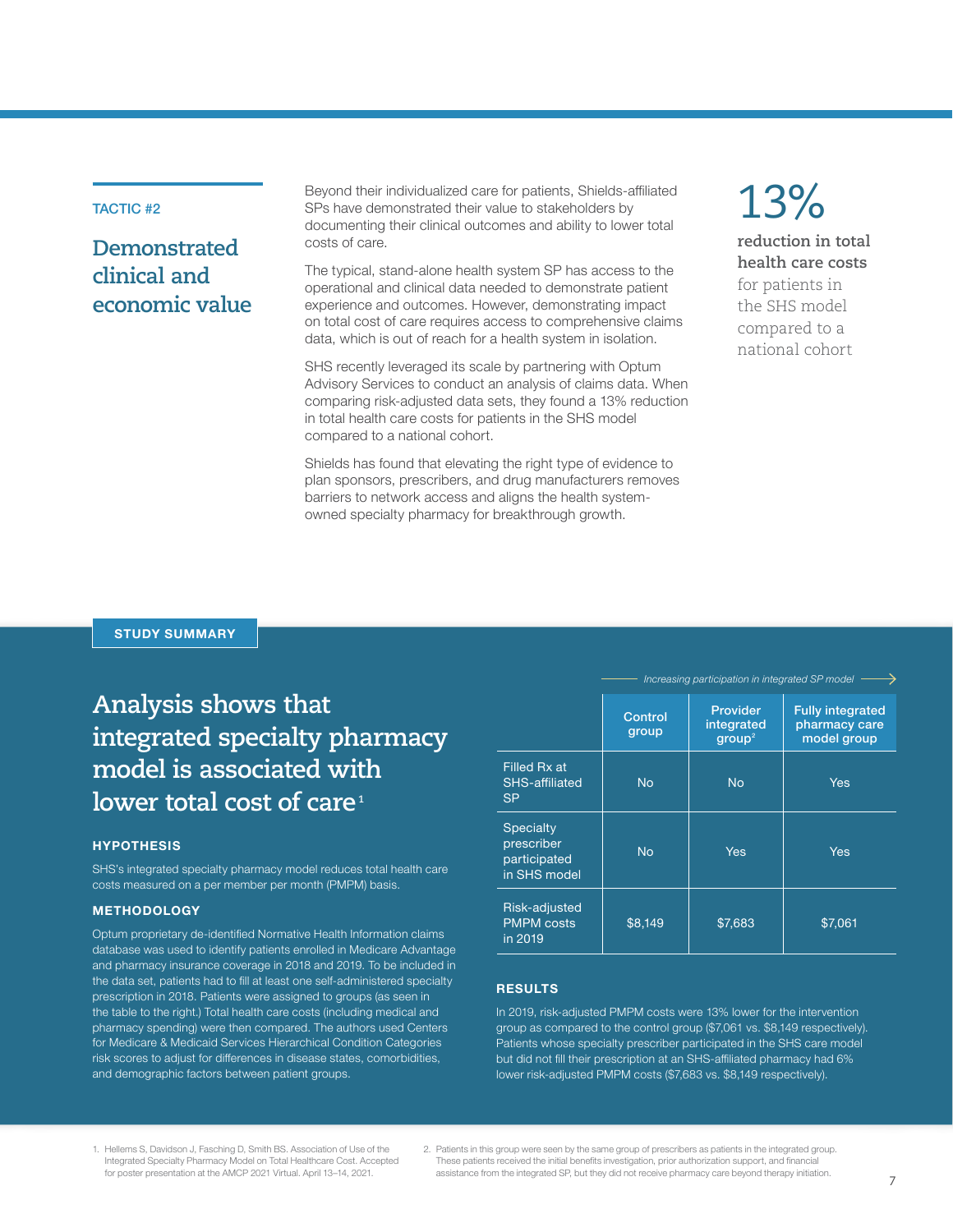## IN SUMMARY

# Uniquely positioned for growth

Unlike other SPs, Shields-affiliated SPs integrate their technology-enabled care delivery model with unparalleled clinical and economic data. By combining these attributes, SHS-affiliated SPs align with stakeholders to maximize value and overcome common barriers to health system-owned SP growth.

## **HOW SHIELDS-AFFILIATED SPS OVERCOME OBSTACLES TO GROWTH**



**For more information**

**Visit:** shieldshealthsolutions.com

**Call:** 1-781-566-5066

Health systems interested in learning more about breakthrough SP growth should contact:

**Email:** info@shieldsrx.com